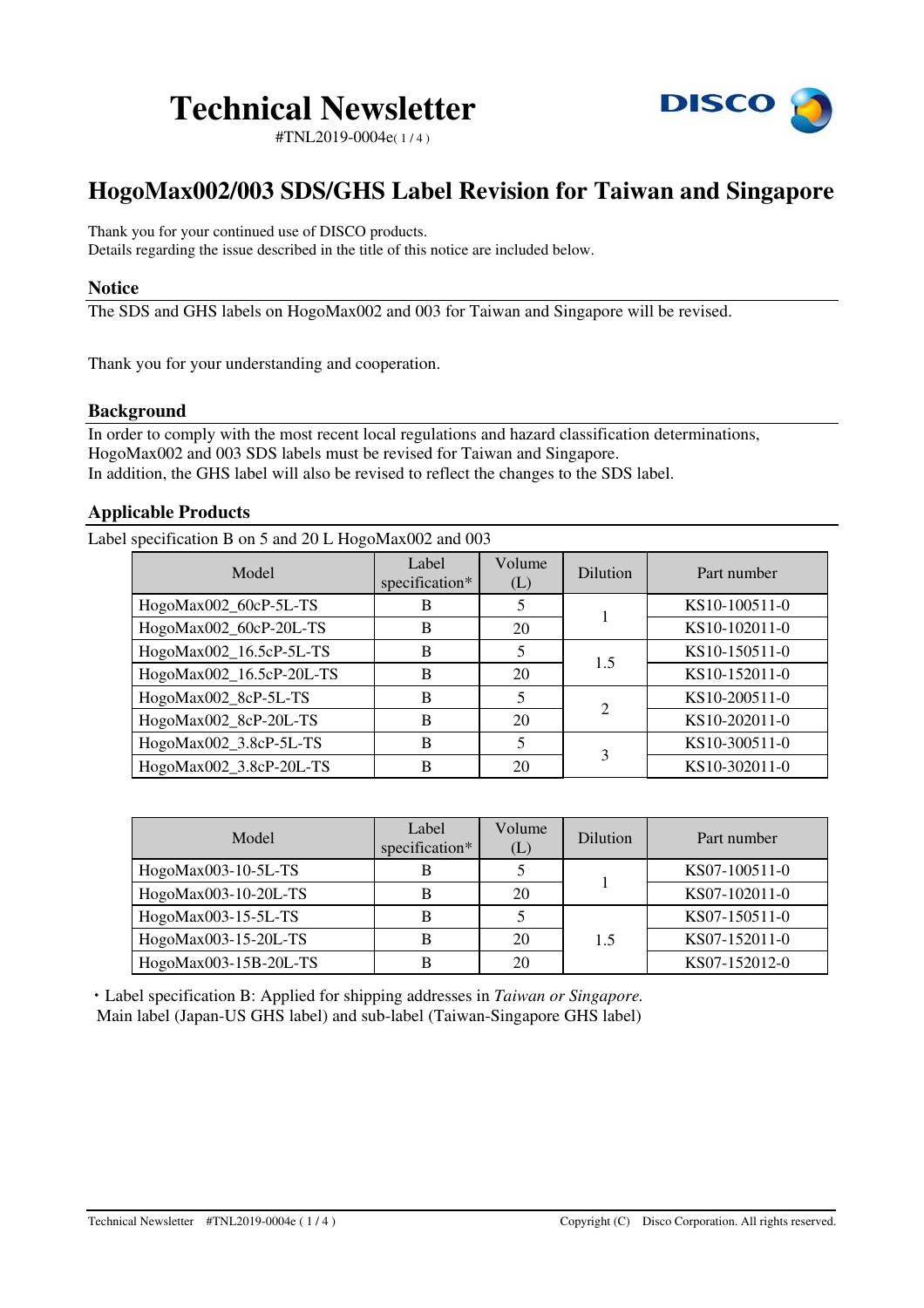

#TNL2019-0004e( 2 / 4 )

#### **Revisions**

#### 【HogoMax002 Taiwan-Singapore GHS Label before Revision】

\*The left half is the GHS label for Taiwan, and the right half is the GHS label for Singapore.



【HogoMax002 Taiwan-Singapore GHS Label after Revision】

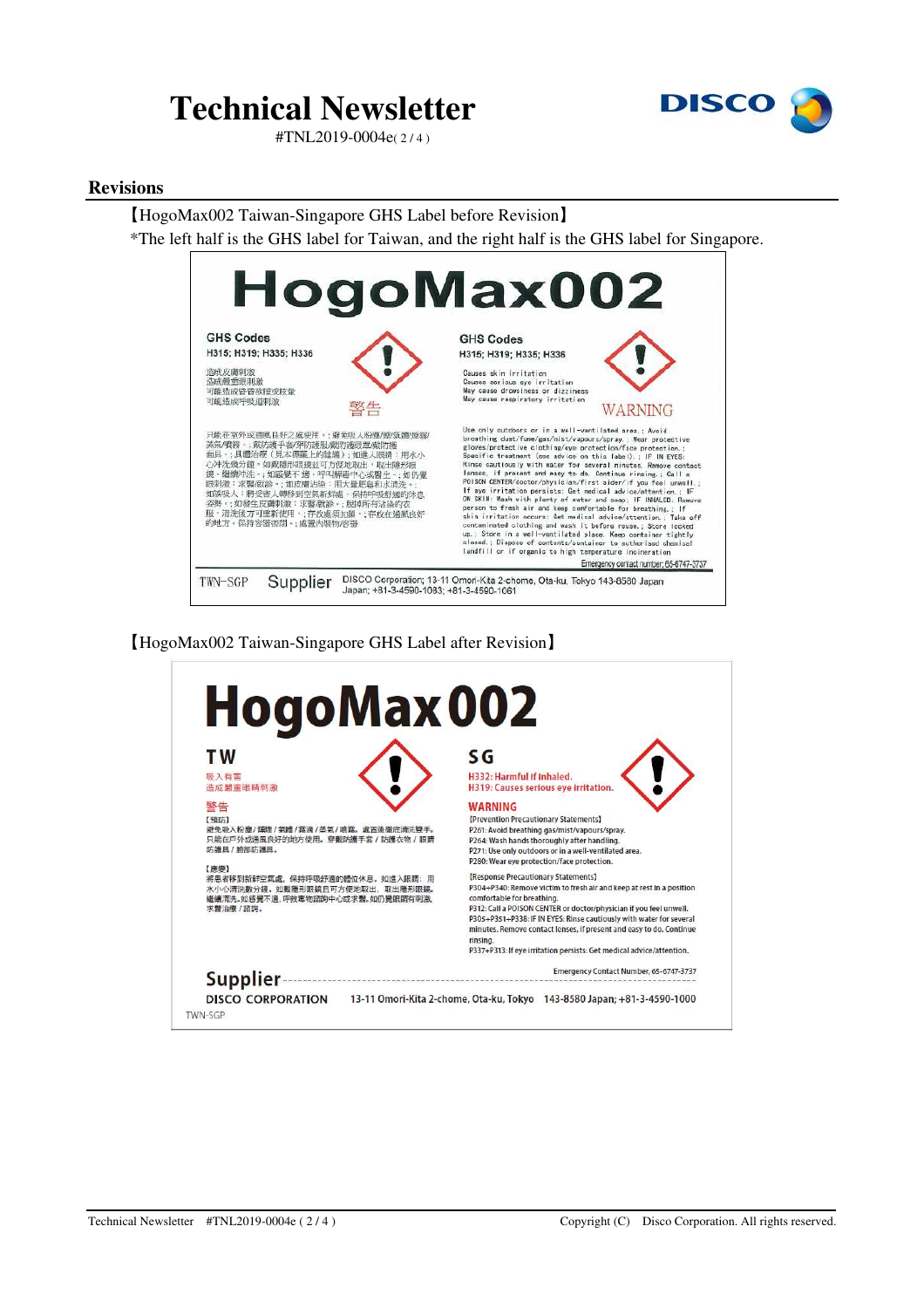#TNL2019-0004e( 3 / 4 )



#### 【HogoMax003 Taiwan-Singapore GHS Label before Revision】





【HogoMax003 Taiwan-Singapore GHS Label after Revision】